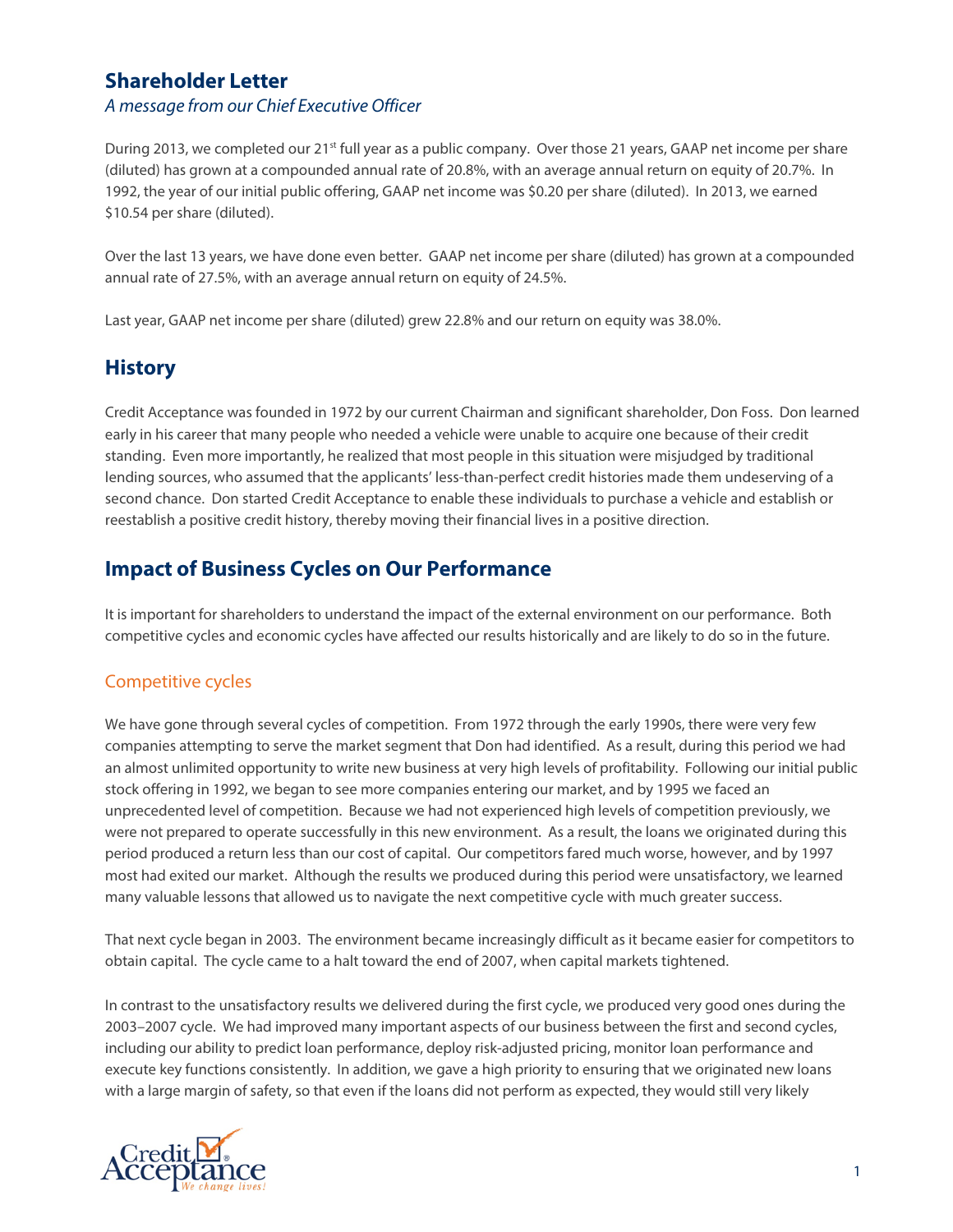produce acceptable financial results. We grew our loan volumes throughout the 2003–2007 period, but always balanced our desire to grow with an insistence on acceptable per loan profitability. This combination of growth and meaningful improvements in per loan profitability allowed us to grow our GAAP net income per share (diluted) to \$1.76 in 2007 from \$0.69 in 2002 in spite of the increasingly competitive environment.

When the cycle ended in late 2007, we were able to modify our pricing and write a significant volume of new loans at very high levels of per unit profitability. Although capital constraints did not allow us to write as much business in 2008–2009 as we would have liked, the improvements in per unit profitability allowed us to significantly improve our financial results in both of those years.

Starting in late 2009, we were able to complete a number of financing transactions that put us in position to increase unit volumes by 23.2% in 2010 and 30.2% in 2011, with per unit profitability near the high end of the historical range. This period of limited competition allowed us to produce very strong financial results—GAAP net income per share (diluted) grew to \$7.07 in 2011 from \$1.76 in 2007.

With interest rates low and capital widely available, we began to see competition return to the market in 2011. While loan growth remained strong in 2011, we were required to make several pricing changes which reduced per unit profitability during the year. As competition intensified in 2012, we continued to make pricing changes, but the period of strong growth was over. Unit volumes rose only 6.7% for that year.

The competitive environment continued to be challenging in 2013, and unit volumes grew only 6.4% overall. However, the trend in unit volumes became more favorable as the year went on. Growth for the first, second, third and fourth quarters, respectively, was –2.9%, 8.4%, 11.0% and 12.6%. Importantly, this favorable trend occurred without any pricing changes.

Despite the strengthening of competition over the last three years, we have continued to produce solid financial results, with GAAP net income per share (diluted) growing to \$10.54 in 2013 from \$7.07 in 2011.

Given the history of our market, we do not expect the heightened competition we are experiencing today to continue forever. While we can't predict when it will end, we believe our experience in prior difficult periods will enable us to navigate this period successfully.

#### Economic cycles

Economic cycles affect our business as well. Increases in the unemployment rate put downward pressure on loan performance, and conditions in the capital markets make it more difficult to access the capital we need to fund our business.

From 1972 through 1991, the Company experienced two significant increases in the unemployment rate. The first occurred in 1974–1975 and the second in 1980–1982. However, the information we accumulated during these periods was largely anecdotal, as we did not capture loan performance data during this early stage of the Company's development.

We began to capture loan performance data in 1991 (although we did not have the tools to adequately assess this data until 1997). The period from 1991 through April of 2008 was a time of relatively stable unemployment levels. The only significant increase in unemployment rates occurred in 2001. But that was a year in which we made major changes to our origination systems and loan programs that made it harder for us to draw clear conclusions from what we observed. As a result, prior to the most recent economic downturn, we had only a limited ability to predict

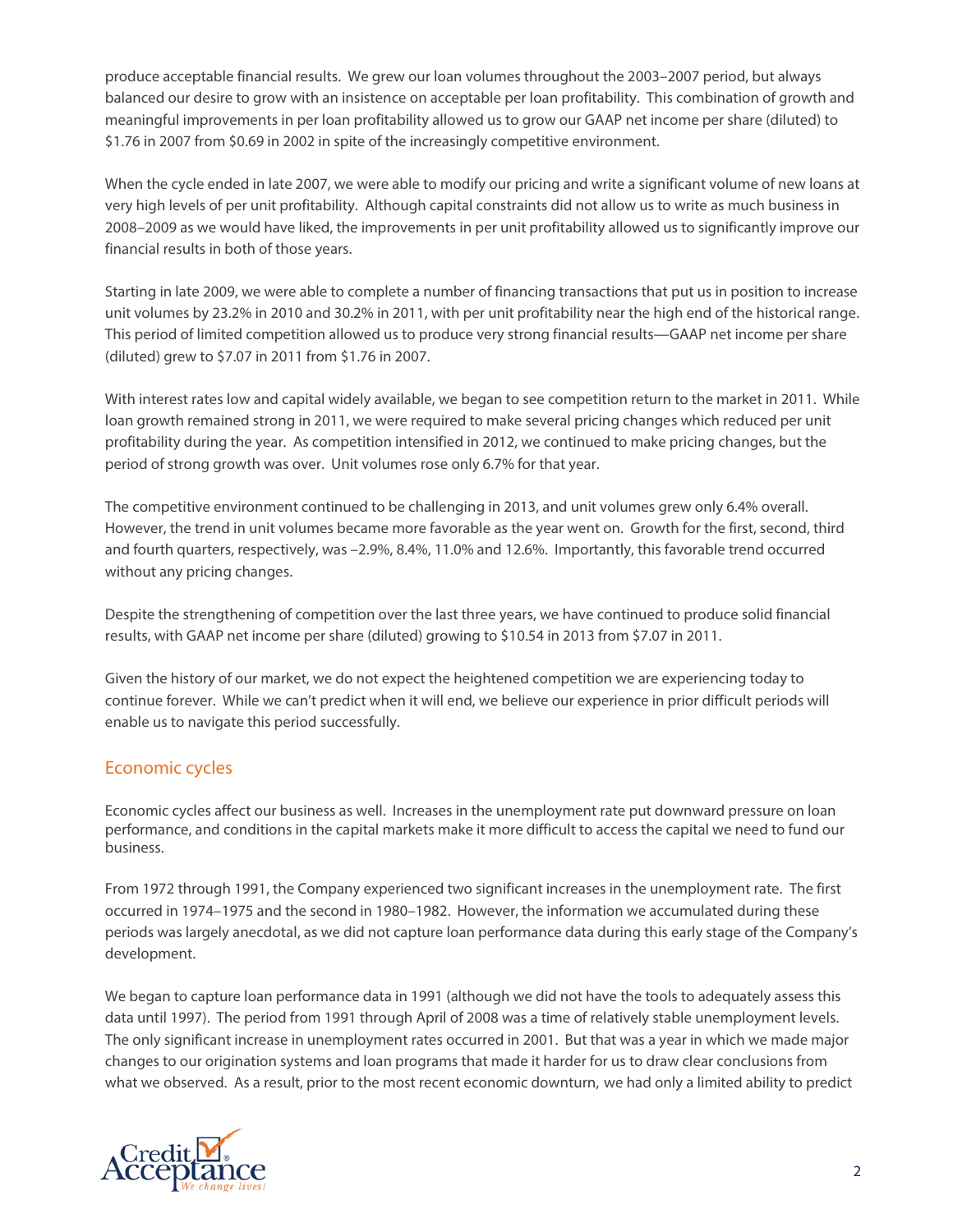the impact of sharply rising unemployment rates on our loan portfolio. One conclusion we did draw (from the limited information we had accumulated for the period 1972 through April 2008) was that our loans would likely perform better than many outside observers would expect. However, that conclusion was far from certain. The uncertainty about our loan performance during a period of rapidly rising unemployment was a primary reason that we had decided to price new loans with a large margin of safety and to maintain conservative levels of debt.

The most recent financial crisis began to unfold in late 2007. Adding to the challenge was the fact that 2007 was also a period of intense competition within our industry. During 2007, we had to compete for new loan originations with an increasing number of companies that were willing to accept low returns and operate with lenient underwriting standards. Then the economic downturn worsened. From April 2008 through October 2009, the national unemployment rate increased from 5.0% to 10.0%. This combination of events—intense competition, followed by severe economic deterioration—provided a perfect test of our business model, one that would confirm either our views or the views of skeptics. We believe that our financial results during the financial crisis demonstrate that we passed the test with flying colors. GAAP net income per share (diluted) rose 22.7% in 2008 and 113.9% in 2009.

We did experience deterioration in our loan performance, but it was modest. In contrast, many of our competitors experienced a much greater fall-off in their loan performance and reported poor financial results. While we do not have as much insight into their experience as we do into our own, we believe that a significant share of the deterioration they recorded was due to poor underwriting rather than the impact of the economic downturn. Because our competitors generally target low levels of per loan profitability and use debt much more extensively than we do, any adverse change in loan performance should have a much more damaging impact on their results than on ours.

#### Access to capital

Besides impacting loan performance, the financial crisis made it more difficult to access capital. The tightening of the capital markets began in mid-2007 and continued throughout 2008 and much of 2009. During 2008, we had enough success obtaining capital to be able to originate \$786.4 million in new loans, an increase of 14.1% from 2007.

The capital markets became less accessible as 2008 progressed, however. As a result, we began to slow originations growth through pricing changes which began in March and continued throughout the remainder of 2008. During 2009, we continued to slow originations based on the capital we had available. We originated \$619.4 million of new loans, 21.2% less than in 2008. While we would have preferred a higher level of originations, we did not have access to the new capital we would have required on terms that we found acceptable.

Our access to capital improved at the end of 2009, and since that time capital has been readily available at increasingly favorable rates. While easy access to capital will not last forever, we are hopeful that our strong results during the financial crisis along with the favorable reputation we have built with capital providers will prove to be important assets when difficult capital markets return.

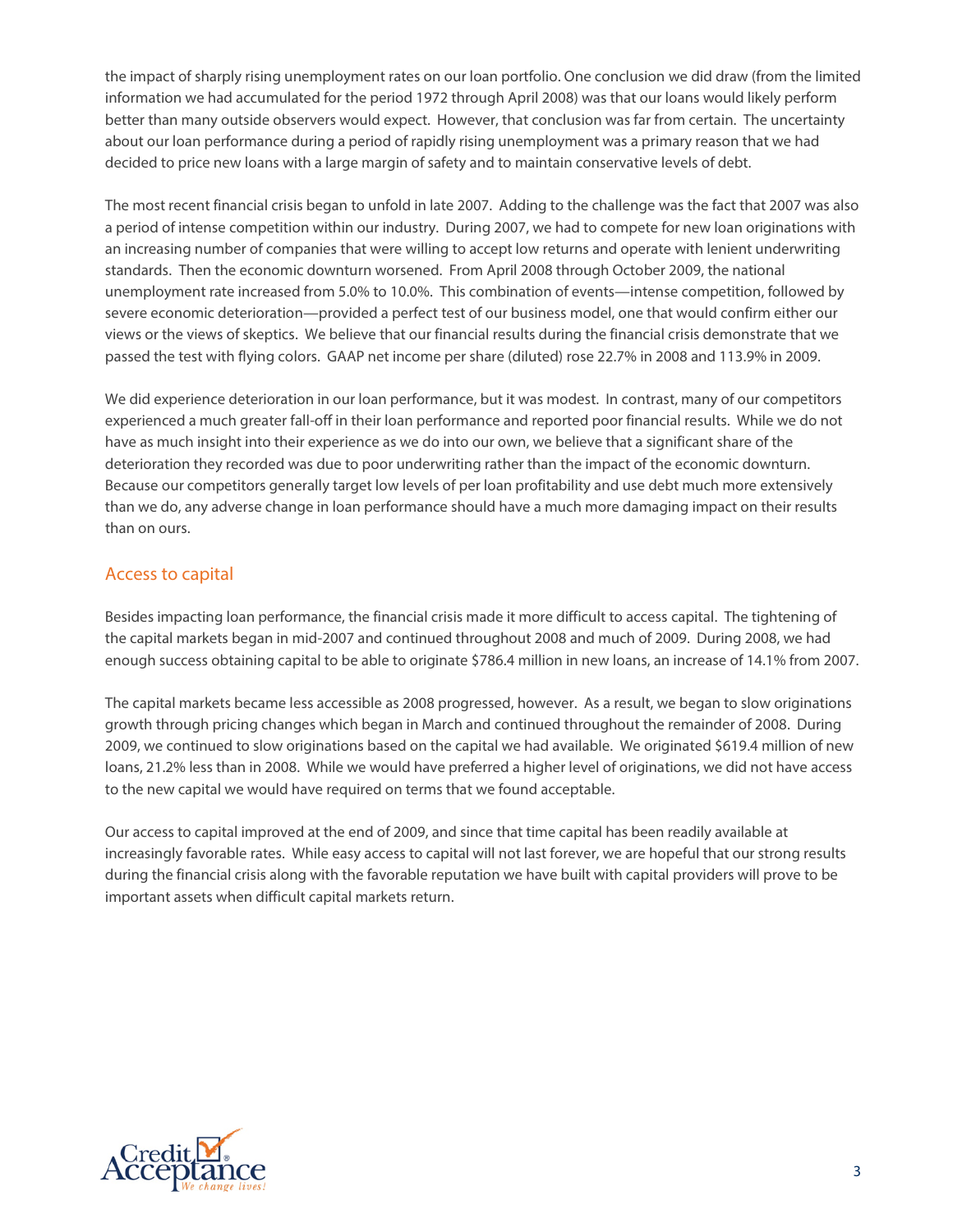## **GAAP Results**

The table below summarizes our GAAP results for 1992–2013:

|                                         | <b>GAAP</b> net income per share (diluted) | Year-to-year change |  |  |
|-----------------------------------------|--------------------------------------------|---------------------|--|--|
| 1992                                    | \$<br>0.20                                 |                     |  |  |
| 1993                                    | \$<br>0.29                                 | 45.0%               |  |  |
| 1994                                    | \$<br>0.49                                 | 69.0%               |  |  |
| 1995                                    | \$<br>0.68                                 | 38.8%               |  |  |
| 1996                                    | \$<br>0.89                                 | 30.9%               |  |  |
| 1997                                    | \$<br>0.03                                 | $-96.6%$            |  |  |
| 1998                                    | \$<br>0.53                                 | 1666.7%             |  |  |
| 1999                                    | \$<br>(0.27)                               | $-150.9%$           |  |  |
| 2000                                    | \$<br>0.51                                 | $-288.9%$           |  |  |
| 2001                                    | \$<br>0.57                                 | 11.8%               |  |  |
| 2002                                    | \$<br>0.69                                 | 21.1%               |  |  |
| 2003                                    | \$<br>0.57                                 | $-17.4%$            |  |  |
| 2004                                    | \$<br>1.40                                 | 145.6%              |  |  |
| 2005                                    | \$<br>1.85                                 | 32.1%               |  |  |
| 2006                                    | \$<br>1.66                                 | $-10.3%$            |  |  |
| 2007                                    | \$<br>1.76                                 | 6.0%                |  |  |
| 2008                                    | \$<br>2.16                                 | 22.7%               |  |  |
| 2009                                    | \$<br>4.62                                 | 113.9%              |  |  |
| 2010                                    | \$<br>5.67                                 | 22.7%               |  |  |
| 2011                                    | \$<br>7.07                                 | 24.7%               |  |  |
| 2012                                    | \$<br>8.58                                 | 21.4%               |  |  |
| 2013                                    | \$<br>10.54                                | 22.8%               |  |  |
| Compound annual growth rate 1992 - 2013 |                                            | 20.8%               |  |  |

GAAP net income per share (diluted) increased 22.8% in 2013. Since 1992, GAAP net income per share (diluted) has grown at an annual compounded rate of 20.8%.

Moreover, the rate of growth has accelerated over time. GAAP net income per share (diluted) has grown at a compounded rate of 27.5% over the last 13 years.

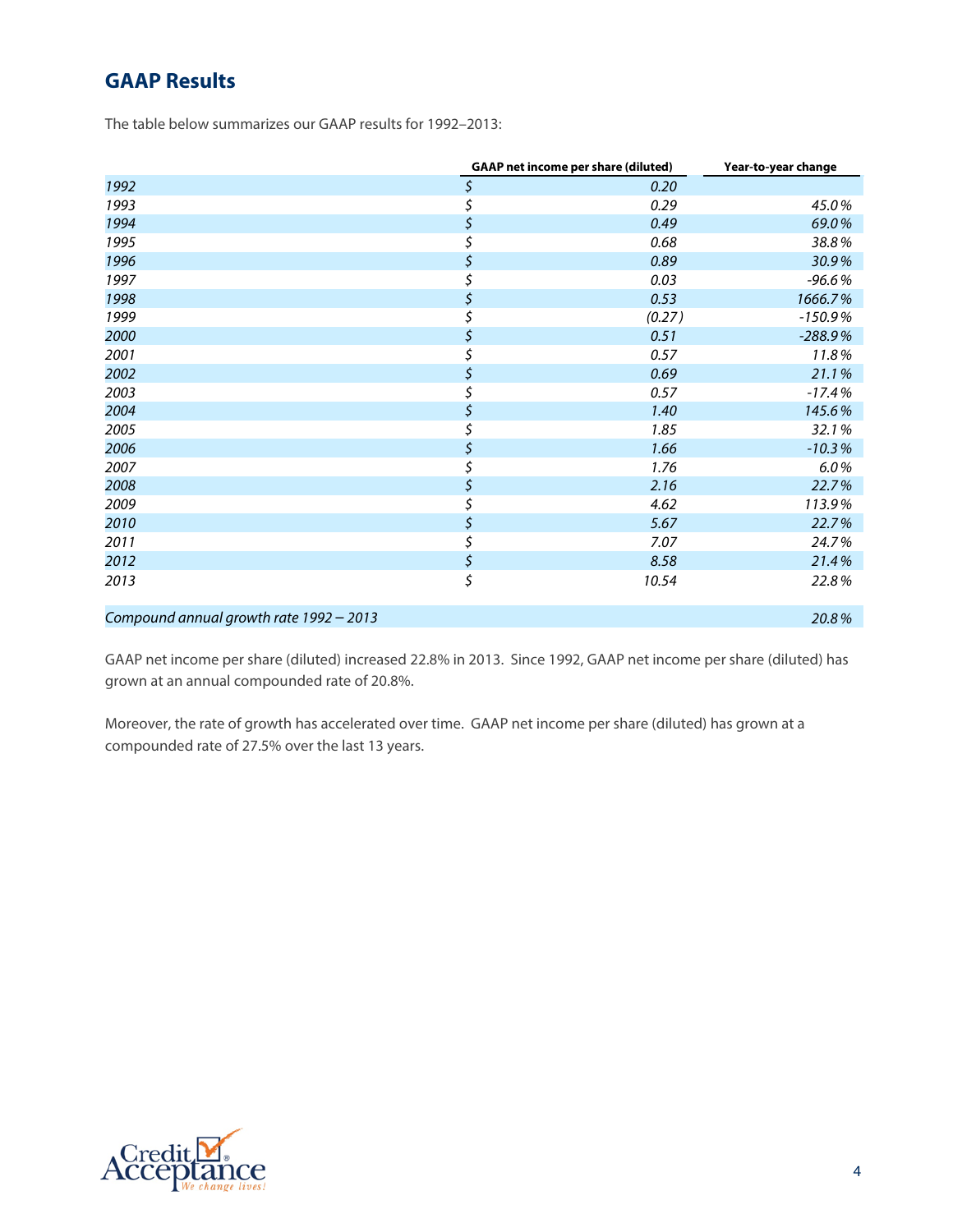# **Adjusted Results**

Our reported financial results include both GAAP and adjusted numbers. Historically, to arrive at the latter, we have adjusted the GAAP results to normalize tax rates, eliminate non-recurring expenses and eliminate discontinued operations. (For simplicity, I have excluded these adjustments from prior-year letters.) In addition, we have made two other adjustments, and these I have explained in prior-year letters: (1) a floating yield adjustment, and (2) a program fee yield adjustment. Neither of these two adjustments had a material effect in 2013, but because they were significant in certain prior periods, I will briefly explain each one.

#### Floating yield adjustment

The purpose of this adjustment is to modify the calculation of our GAAP-based finance charge revenue so that both favorable and unfavorable changes in expected cash flows from loans receivable are treated consistently. To make the adjustment understandable, we must first explain how GAAP requires us to account for finance charge revenue, which is our primary revenue source.

Credit Acceptance is an indirect lender, which means that the loans are originated by an automobile dealer and immediately assigned to us. We compensate the automobile dealer for the loan through two types of payments. The first payment is made at the time of origination. The remaining compensation is paid over time based on the performance of the loan. The amount we pay at the time of origination is called an advance; the portion paid over time is called dealer holdback.

The finance charge revenue we will recognize over the life of the loan equals the cash we collect from the loan (i.e., repayments by the consumer), less the amounts we pay to the dealer (advance + dealer holdback). In other words, the finance charge revenue we will recognize over the life of the loan equals the cash inflows from the loan less the cash outflows to acquire the loan. This amount, plus a modest amount of revenue from other sources, less our operating expenses, interest and taxes, is the sum that will ultimately be paid to shareholders or reinvested in new assets.

Under our current GAAP accounting methodology, finance charge revenue is recognized on a level-yield basis. That is, the amount of loan revenue recognized in a given period, divided by the loan asset, is a constant percentage. Recognizing loan revenue on a level-yield basis is reasonable, conforms to industry practice, and matches the economics of the business.

Where GAAP diverges from economic reality is in the way it deals with changes in expected cash flows. The expected cash flows from a loan portfolio are not known with certainty. Instead, they are estimated. From an economic standpoint, if forecasted cash flows from one loan pool increase by \$1,000 and forecasted cash flows from another loan pool decrease by \$1,000, no change in our shareholders' economic position has occurred. GAAP, however, requires the Company to record the \$1,000 decrease as an expense in the current period, and to record the \$1,000 favorable change as income over the remaining life of the loan pool.

Shareholders relying on our GAAP financial statements would therefore see net income which understates our economic performance in the current period, and net income which overstates our economic performance in future periods.

The floating yield adjustment reverses the GAAP-caused distortion by treating both favorable and unfavorable changes in expected cash flows consistently. That is, both types of changes are treated as adjustments to our loan

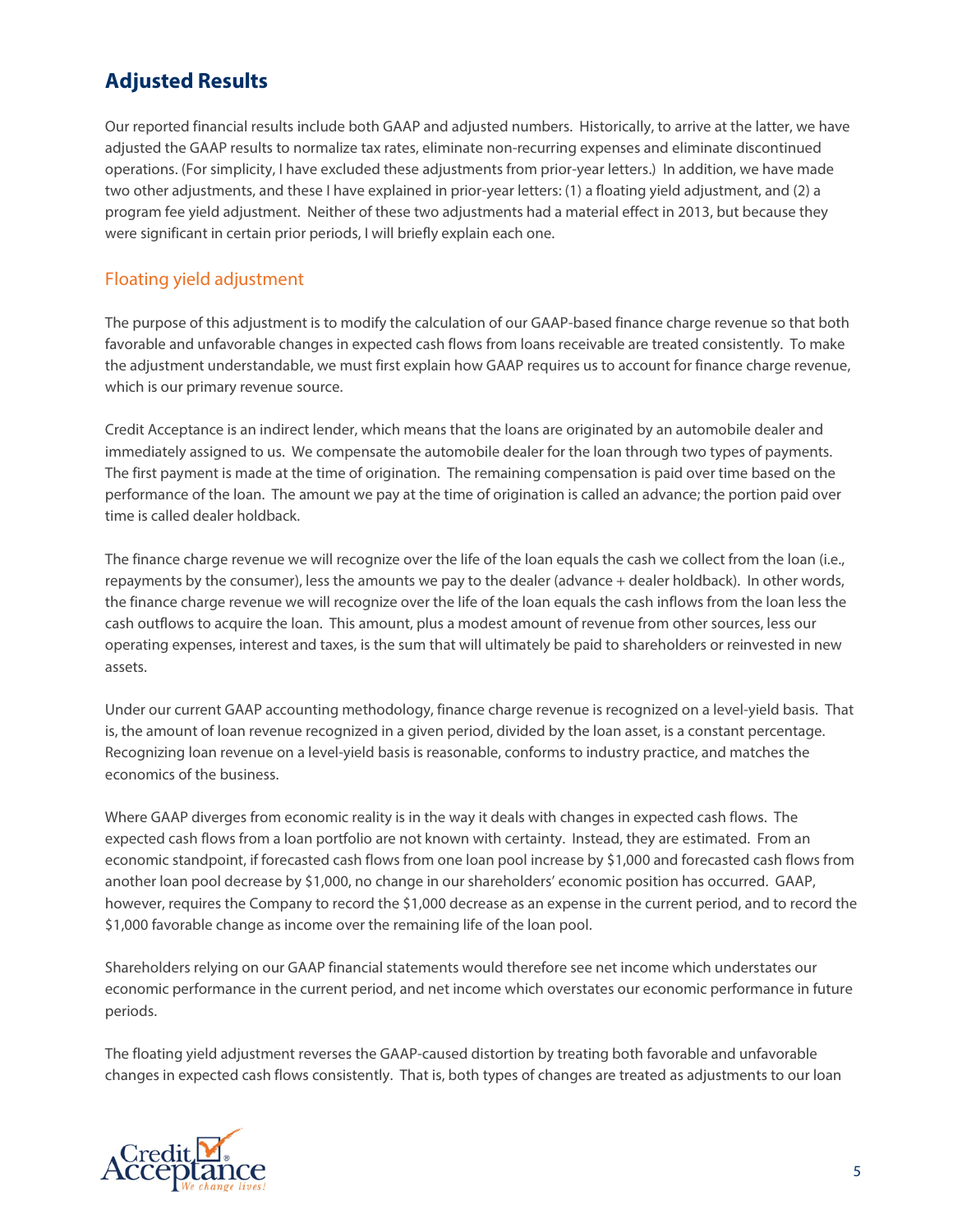yield over time. In addition, the floating yield adjustment has the benefit of simplifying our financial statements by eliminating the provision for credit losses, which is both volatile and not well understood.

#### Program fee yield adjustment

The purpose of this adjustment is to make the results for program fee revenue comparable across time periods. In 2001, the Company had begun charging dealers a monthly program fee. In accordance with GAAP, this fee was being recorded as revenue in the month the fee was charged. However, based on feedback from field sales personnel and dealers, the Company concluded that structuring the fee in this way was contributing to increased dealer attrition. To address the problem, the Company changed its method for collecting these fees.

As of January 1, 2007, the Company began to take the program fee out of future dealer holdback payments instead of collecting it in the current period. The change reduced per unit profitability, since cash that previously was collected immediately is now collected over time. In addition, the change required us to modify our GAAP accounting method for program fees. Starting January 1, 2007, the Company began to record program fees for GAAP purposes as an adjustment to the loan yield, effectively recognizing the fees over the term of the dealer loan. This revised GAAP treatment is more consistent with the cash economics. To allow for proper comparisons, the program fee adjustment applies the revised GAAP treatment to all pre-2007 periods. (Starting in 2012, this adjustment is no longer required since all pre-2007 program fees have now been fully recognized.)

The following tables show net income and net income per share (diluted) for 2001–2013 after the two adjustments:

|      |    | <b>GAAP</b><br>net income | <b>Floating yield</b><br>adjustment |     | <b>Program fee</b><br>adjustment <sup>1</sup> | <b>Adjusted</b><br>net income <sup>2</sup> | Year-to-<br>year change |
|------|----|---------------------------|-------------------------------------|-----|-----------------------------------------------|--------------------------------------------|-------------------------|
| 2001 |    | $24.7 \; \zeta$           | $1.2\,$                             |     | (1.1)                                         | \$<br>24.8                                 |                         |
| 2002 |    | 29.8 <sup>5</sup>         | 2.8                                 | S   | (2.2)                                         | \$<br>30.4                                 | 22.5%                   |
| 2003 |    | $24.7 \; \zeta$           | 1.4                                 | S   | (2.1)                                         | \$<br>24.0                                 | $-21.2%$                |
| 2004 |    | 57.3 \$                   | $(0.1)$ \$                          |     | (1.0)                                         | \$<br>56.2                                 | 134.4%                  |
| 2005 | Ś  | $72.6\;S$                 | $(2.2)$ \$                          |     | (2.1)                                         | \$<br>68.3                                 | 21.5%                   |
| 2006 |    | 58.6 \$                   | 0.4                                 | \$  | (2.8)                                         | \$<br>56.2                                 | $-17.6%$                |
| 2007 | \$ | 54.9 \$                   | 3.6                                 | - 5 | 5.0                                           | \$<br>63.5                                 | 12.8%                   |
| 2008 |    | $67.2 \text{ }$           | 13.1                                | Ś   | 2.0                                           | \$<br>82.3                                 | 29.7%                   |
| 2009 |    | $146.3 \text{ }$          | $(19.6)$ \$                         |     | 0.8                                           | \$<br>127.5                                | 54.9%                   |
| 2010 |    | $170.1 \; \simeq$         | 0.5                                 | S   | 0.3                                           | \$<br>170.9                                | 34.0%                   |
| 2011 |    | 188.0 \$                  | 7.1                                 | S   | 0.3                                           | \$<br>195.4                                | 14.4%                   |
| 2012 |    | $219.7 \;$ \$             | $\overline{\phantom{a}}$            |     | $\overline{\phantom{0}}$                      | 219.7                                      | 12.4%                   |
| 2013 | \$ | $253.1 \; \simeq$         | (2.5)                               | \$  | -                                             | \$<br>250.6                                | 14.1%                   |
|      |    |                           |                                     |     |                                               |                                            |                         |

**(\$ in millions)**

*Compound annual growth rate 2001* – *2013 21.3%*

<sup>1</sup>The program fee adjustment was concluded in 2011.

 $^2$ The adjusted net income and adjusted net income per share (diluted) results and year-to-year changes shown in the tables differ slightly from those published in the Company's year-end earnings releases. That is because the earnings release figures include additional adjustments related to taxes, non-recurring expenses and discontinued operations. Those additional adjustments have been excluded from the tables for simplicity.

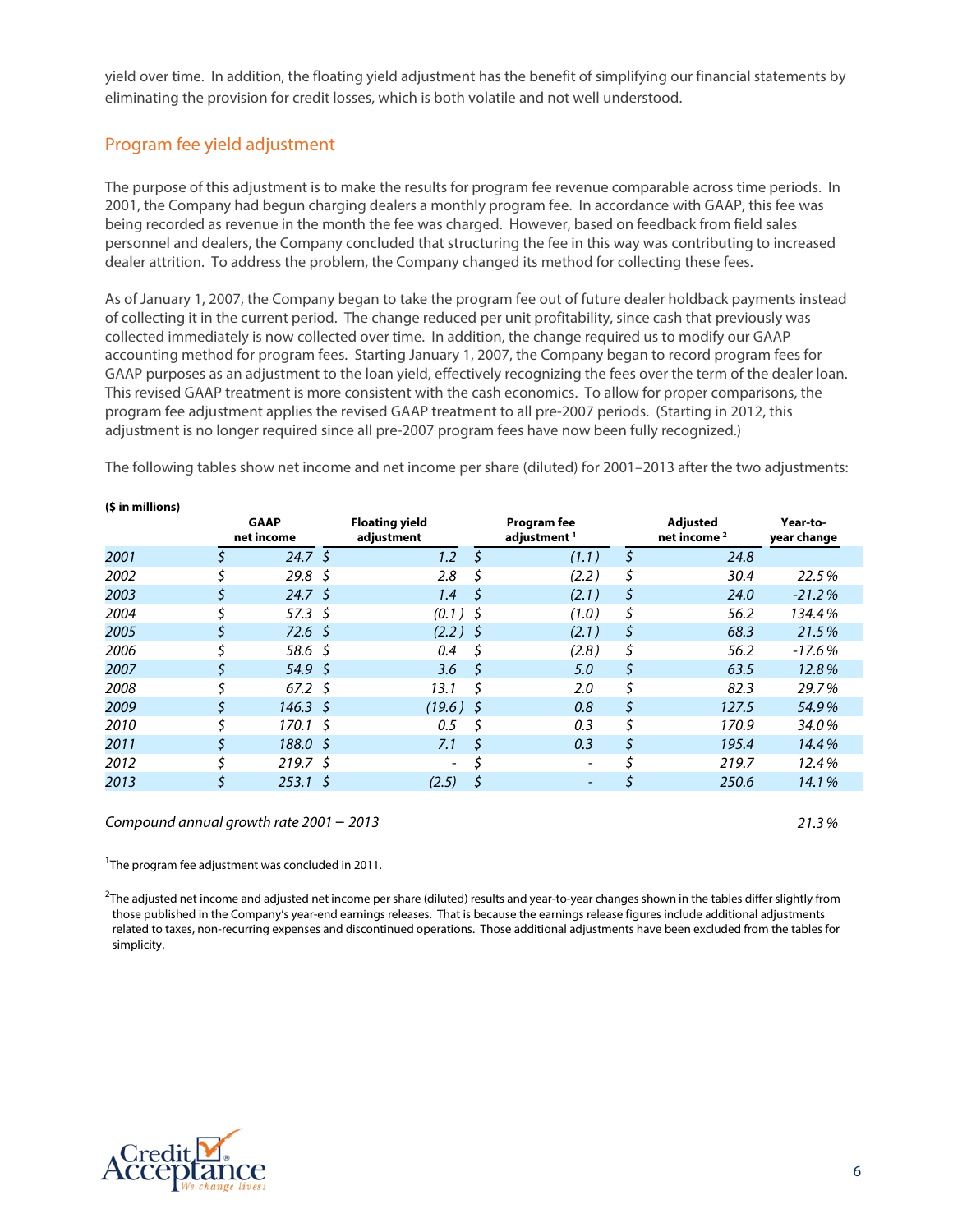|      | <b>GAAP net income</b><br>per share (diluted) |    | <b>Floating yield</b><br>adjustment per share<br>(diluted) |    | Program fee<br>adjustment per share<br>(diluted) $1$ |    | Adjusted net income per<br>share (diluted) <sup>2</sup> | Year-to-year<br>change |
|------|-----------------------------------------------|----|------------------------------------------------------------|----|------------------------------------------------------|----|---------------------------------------------------------|------------------------|
| 2001 | 0.57                                          | \$ | 0.03                                                       | \$ | (0.03)                                               | \$ | 0.57                                                    |                        |
| 2002 | \$<br>0.69                                    | \$ | 0.06                                                       | \$ | (0.05)                                               | \$ | 0.70                                                    | 22.8%                  |
| 2003 | \$<br>0.57                                    | \$ | 0.03                                                       | \$ | (0.05)                                               | \$ | 0.55                                                    | $-21.4%$               |
| 2004 | 1.40                                          | \$ |                                                            |    | (0.03)                                               | \$ | 1.37                                                    | 149.1%                 |
| 2005 | \$<br>1.85                                    | \$ | (0.06)                                                     | \$ | (0.05)                                               | \$ | 1.74                                                    | 27.0%                  |
| 2006 | \$<br>1.66                                    | \$ | 0.01                                                       | S  | (0.08)                                               | \$ | 1.59                                                    | $-8.6%$                |
| 2007 | \$<br>1.76                                    | \$ | 0.11                                                       | \$ | 0.16                                                 | \$ | 2.03                                                    | 27.7%                  |
| 2008 | 2.16                                          | \$ | 0.42                                                       | \$ | 0.07                                                 | \$ | 2.65                                                    | 30.5%                  |
| 2009 | \$<br>4.62                                    | \$ | (0.62)                                                     | \$ | 0.03                                                 | \$ | 4.03                                                    | 52.1%                  |
| 2010 | \$<br>5.67                                    | Ś. | 0.02                                                       | \$ | 0.01                                                 | \$ | 5.70                                                    | 41.4%                  |
| 2011 | \$<br>7.07                                    | \$ | 0.26                                                       | \$ | 0.01                                                 | \$ | 7.34                                                    | 28.8%                  |
| 2012 | \$<br>8.58                                    | \$ |                                                            |    |                                                      |    | 8.58                                                    | 16.9%                  |
| 2013 | \$<br>10.54                                   | \$ | (0.11)                                                     | \$ | -                                                    |    | 10.43                                                   | 21.6%                  |
|      |                                               |    |                                                            |    |                                                      |    |                                                         |                        |

*Compound annual growth rate 2001* – *2013 27.4%*

<sup>1</sup>The program fee adjustment was concluded in 2011.

 $^{2}$ The adjusted net income and adjusted net income per share (diluted) results and year-to-year changes shown in the tables differ slightly from those published in the Company's year-end earnings releases. That is because the earnings release figures include additional adjustments related to taxes, non-recurring expenses and discontinued operations. Those additional adjustments have been excluded from the tables for simplicity.

As the second table shows, adjusted net income per share (diluted) increased 21.6% in 2013. Over the full 13-year period, adjusted net income per share (diluted) increased at an annual compounded rate of 27.4%. In most years, the two adjustments had a relatively insignificant impact on our results. However, the program fee adjustment had a significant impact in 2007, while the floating yield adjustment had a significant impact in 2008, 2009 and 2011. During 2008, we reduced our expectations for loan performance, causing GAAP net income to be less than adjusted net income (since GAAP requires decreases in expected cash flows to be recorded as an expense in the current period). Then, as 2009 progressed, it became clear that we had reduced our expectations by too much in 2008, so in 2009 a portion of the expense was reversed. In addition, the new loans we wrote in 2009 performed better than we expected. The effect of better-than-expected results was to make GAAP net income in 2009 considerably higher than adjusted net income—the opposite of the relationship seen in 2008. When the two years are combined, the GAAP result is very similar to the adjusted result; however, when 2008 and 2009 are viewed separately, we believe that the adjusted results more accurately reflect our performance in each year.

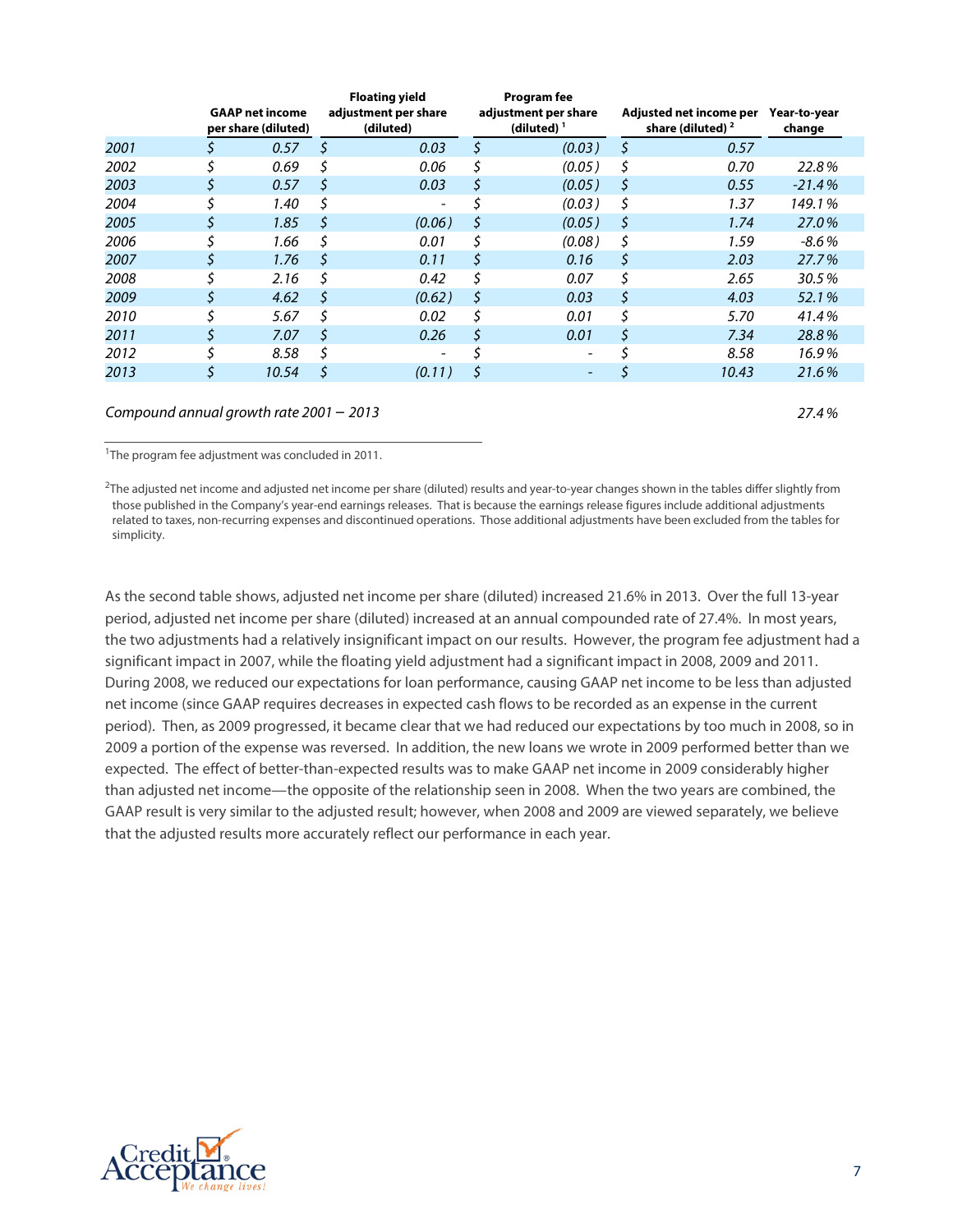## **Economic Profit**

We use a financial metric called Economic Profit to evaluate our financial results and determine incentive compensation. Besides including the two adjustments discussed above, Economic Profit differs from GAAP net income in one other important respect: Economic Profit includes a cost for equity capital.

**Adjusted net** 

The following table summarizes Economic Profit for 2001–2013:

#### **(\$ in millions)**

|      |    | <b>Adjusted net</b><br>income |              | <b>Imputed cost</b><br>of equity $1$ |    | <b>Economic</b><br>Profit |
|------|----|-------------------------------|--------------|--------------------------------------|----|---------------------------|
| 2001 |    | 24.8                          | S            | (29.6)                               | \$ | (4.8)                     |
| 2002 | S  | 30.4                          | \$           | (35.5)                               | \$ | (5.1)                     |
| 2003 | \$ | 24.0                          | <sup>S</sup> | (34.7)                               | Ş. | (10.7)                    |
| 2004 |    | 56.2                          | S            | (34.4)                               | S  | 21.8                      |
| 2005 | \$ | 68.3                          | -S           | (34.5)                               | S  | 33.8                      |
| 2006 | Ś  | 56.2                          | Ŝ.           | (29.6)                               | Ś. | 26.6                      |
| 2007 | \$ | 63.5                          | -S           | (27.3)                               | \$ | 36.2                      |
| 2008 |    | 82.3                          | Ŝ.           | (35.7)                               | \$ | 46.6                      |
| 2009 | Ś. | 127.5                         | -S           | (46.0)                               | S. | 81.5                      |
| 2010 |    | 170.9                         | \$           | (47.8)                               | \$ | 123.1                     |
| 2011 |    | 195.4                         | \$           | (51.1)                               | \$ | 144.3                     |
| 2012 |    | 219.7                         | S            | (56.7)                               | S  | 163.0                     |
| 2013 |    | 250.6                         | -S           | (75.2)                               | \$ | 175.4                     |

Economic Profit (including the floating yield and program fee adjustments) improved 7.6%<sup>2</sup> in 2013, to \$175.4 million from \$163.0 million in 2012. In 2001, Economic Profit had been a negative \$4.8 million.

Economic Profit is a function of three variables: the adjusted average amount of capital invested, the adjusted return on capital, and the adjusted weighted average cost of capital. The following table summarizes our financial performance in these areas for the last 13 years<sup>3</sup>:

#### **(\$ in millions)**

|      |    | <b>Adjusted average</b> | Adjusted return | <b>Adjusted</b><br>weighted average |         |
|------|----|-------------------------|-----------------|-------------------------------------|---------|
|      |    | capital invested        | on capital      | cost of capital                     | Spread  |
| 2001 |    | 469.9                   | 7.4%            | 8.4%                                | $-1.0%$ |
| 2002 |    | 462.0                   | $7.7\%$         | 8.9%                                | $-1.2%$ |
| 2003 |    | 437.5                   | 6.6%            | $9.0\%$                             | $-2.4%$ |
| 2004 |    | 483.7                   | 13.1%           | 8.6%                                | 4.5%    |
| 2005 |    | 523.4                   | 14.7%           | 8.3%                                | 6.4%    |
| 2006 |    | 548.5                   | 12.9%           | 8.1%                                | 4.8%    |
| 2007 | S  | 710.1                   | 12.1%           | 7.0%                                | 5.1%    |
| 2008 |    | 975.0                   | 11.2%           | 6.4%                                | 4.8%    |
| 2009 |    | 998.7                   | 14.9%           | 6.7%                                | 8.2%    |
| 2010 |    | 1,074.2                 | 18.7%           | 7.2%                                | 11.5%   |
| 2011 |    | 1,371.1                 | 16.9%           | 6.4%                                | 10.5%   |
| 2012 |    | 1,742.8                 | 14.9%           | 5.5%                                | 9.4%    |
| 2013 | \$ | 2,049.2                 | 14.2%           | 5.7%                                | 8.5%    |
|      |    |                         |                 |                                     |         |
|      |    |                         |                 |                                     |         |

#### *Compound annual growth rate 2001* – *2013 13.1%*

*1* The imputed cost of equity is determined based on a formula that considers the risk of the business and the risk associated with our use of debt. The formula utilized for determining the imputed cost of equity is as follows: average equity x {(the average 30 year treasury rate + 5%) +  $[(1 - tax rate) \times$ (the average 30 year treasury rate + 5% – pre-tax average cost of debt rate) x average debt/(average equity + average debt x tax rate)]}.

2 The improvement in Economic Profit reported in the Company's 2013 year-end earnings release is 8.5%, as the earnings release reflects a normalized tax rate for each period, an adjustment that is omitted from this letter for simplicity.

<sup>3</sup>See Exhibit A for a reconciliation of the above adjusted financial measures to the most relevant GAAP financial measures.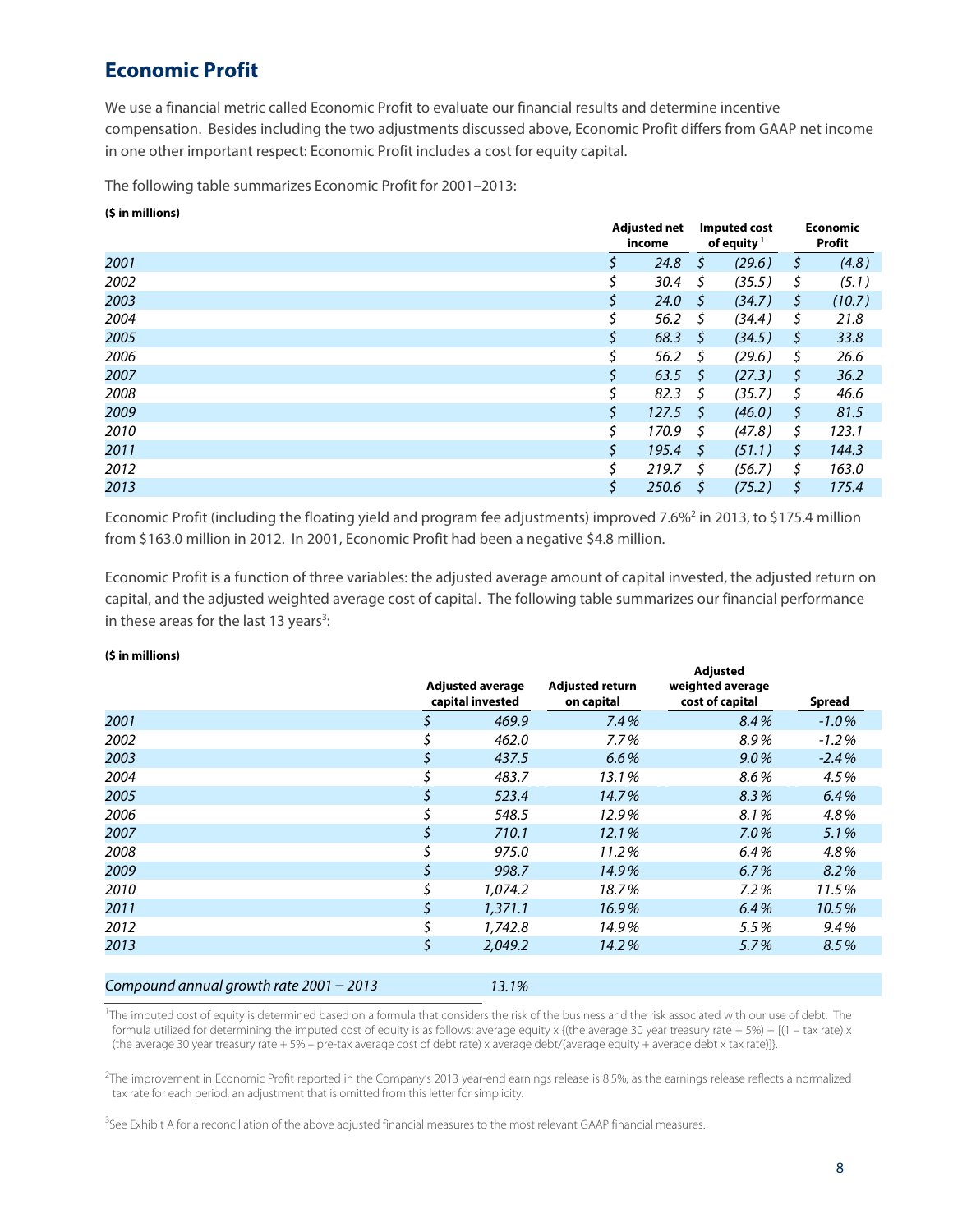As the table shows, we earned less than our cost of capital in 2001, 2002 and 2003. Although we were making steady progress in improving the per unit profitability of our loans during this period, we were forced to reduce originations in 2002 due to capital constraints, and we recorded a \$7.2 million (after-tax) impairment expense in 2003 related to the liquidation of our United Kingdom operation. Both of these actions negatively impacted the reported result.

In each year from 2004 through 2013, Economic Profit was positive, and in each year except 2006, Economic Profit improved. The 2006 decline in Economic Profit was due to two factors: a \$7.0 million charge related to the settlement of litigation that had arisen from an activity occurring 10 years prior; and a \$4.4 million after-tax gain from discontinued operations recorded in 2005. In certain years (2007–2008, 2011–2013), Economic Profit improved mainly as a result of our growing the adjusted amount of capital invested. In other years (2004, 2009 and 2010), the driver was mainly an increase in the adjusted return on capital. In 2005 and 2006 (adjusted for the two items mentioned above), we combined modest growth with slightly higher returns on capital.

There are several trends worth mentioning. First, we have grown adjusted average capital each year since 2003. The growth has been due to a consistent increase in the number of dealers using our program partially offset by a general decline in the volume per dealer. We discuss this in more detail later in this letter.

Second, while the return on capital has been volatile, expenses as a percentage of capital have declined for six of the last seven years, from 15.0% in 2006 to 7.6% in 2013. We expect this trend will continue as long as we grow, due to the fixed nature of a portion of our expenses. The volatility in the return on capital is due to the revenue component, which moves up and down based on the competitive environment. When the competitive environment is favorable, we reduce advance rates (the amount we pay to the dealer at loan origination), and that increases our return. When the competitive environment worsens, the opposite occurs. But growing expenses more slowly than capital allows us to achieve greater returns in both favorable and unfavorable environments.

Finally, a disproportionate amount of the improvement in Economic Profit occurred in the three-year period (2009– 2011) following the start of the financial crisis. Since 2001, Economic Profit has improved by \$180.2 million. Of that gain, 48.2% (\$86.9 million) was added in just those three years. As competition has returned to the market, the improvement in Economic Profit has slowed.

In 2012, Economic Profit improved by 13.0% as adjusted average capital increased by 27.1% but the return on capital declined by 11.8%. In 2013, Economic Profit improved by only 7.6% as adjusted average capital increased by 17.6% and the return on capital declined by 4.7%. Until the competitive environment improves, growing Economic Profit will be challenging.

## **Loan Performance**

One of the most important variables determining our financial success is loan performance. The most critical time to correctly assess future loan performance is at loan inception, since that is when we determine the advance we pay to the dealer.

At loan inception, we use a statistical model to estimate the expected collection rate for each loan. The statistical model is called a credit scorecard. Most consumer finance companies use such a tool to forecast the performance of the loans they originate. Our credit scorecard combines credit bureau data, customer data supplied in the credit application, vehicle data, and data captured from the loan transaction such as the amount of the down payment received from the customer or the initial loan term. We developed our first credit scorecard in 1998, and have revised it several times since then. An accurate credit scorecard allows us to properly price new loan originations, which improves the probability that we will actually realize our expected returns on capital.

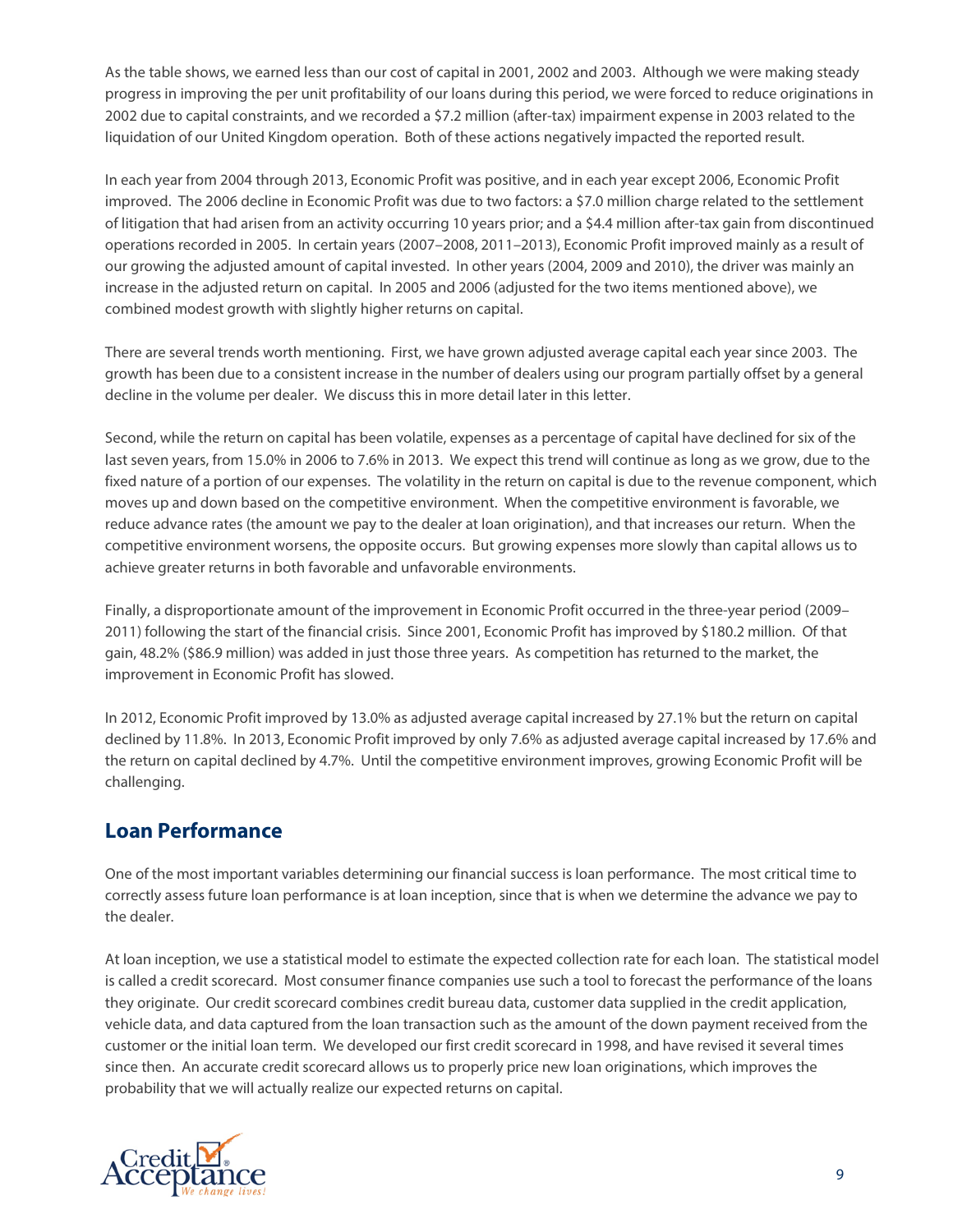Subsequent to loan inception, we continue to evaluate the expected collection rate for each loan. Our evaluation becomes more accurate as the loans age, as we use actual loan performance data in our forecast. By comparing our current expected collection rate for each loan with the rate we projected at the time of origination, we are able to assess the accuracy of that initial forecast.

The following table compares, for each of the last 13 years, our most current forecast of loan performance with our initial forecast:

|                      | December 31, 2013 |                         |          |
|----------------------|-------------------|-------------------------|----------|
|                      | forecast          | <b>Initial forecast</b> | Variance |
| 2001                 | 67.3%             | 70.4%                   | $-3.1%$  |
| 2002                 | 70.4%             | 67.9%                   | 2.5%     |
| 2003                 | 73.7%             | 72.0%                   | 1.7%     |
| 2004                 | 73.0%             | 73.0%                   | $0.0\%$  |
| 2005                 | 73.7%             | 74.0%                   | $-0.3%$  |
| 2006                 | 70.0%             | 71.4%                   | $-1.4%$  |
| 2007                 | 67.9%             | 70.7%                   | $-2.8%$  |
| 2008                 | 70.1%             | 69.7%                   | 0.4%     |
| 2009                 | 79.2%             | 71.9%                   | 7.3%     |
| 2010                 | 77.0%             | 73.6%                   | 3.4%     |
| 2011                 | 74.1%             | 72.5%                   | 1.6%     |
| 2012                 | 73.5%             | 71.4%                   | 2.1%     |
| 2013                 | 73.3%             | 72.0%                   | 1.3%     |
| Average <sup>1</sup> | 73.1%             | 71.8%                   | 1.3%     |

<sup>1</sup>Calculated using a weighted average based on loan origination dollars.

Loans originated in three of the 13 years (2001, 2006 and 2007) have yielded actual collection results materially worse than our initial estimates, while originations in seven of the years (2002, 2003, 2009, 2010, 2011, 2012 and 2013) have yielded actual results materially better than our initial estimates. For the other three years (2004, 2005 and 2008), actual results have been very close to our initial estimates. On average, over the 13-year period, loans have performed 130 basis points better than our initial forecasts.

Loan performance can be explained by a combination of internal and external factors. Internal factors include the quality of our origination and collection processes, the quality of our credit scorecard, and changes in our policies governing new loan originations. External factors include the unemployment rate, the retail price of gasoline, vehicle wholesale values, and the cost of other required expenditures (such as for food and energy) that impact our customers. In addition, the level of competition is thought to impact loan performance through something called adverse selection.

Adverse selection as it relates to our market refers to an inverse correlation between the accuracy of an empirical scorecard and the number of lenders that are competing for the loan. Said another way, without any competition it is relatively easy to build a scorecard which accurately assesses the probability of payment based on attributes collected at the time of loan origination. As competition increases, creating an accurate scorecard becomes more challenging.

To illustrate adverse selection, we will give a simple example. Assume that the scorecard we use to originate loans is based on a single variable, the amount of the customer's down payment, and that the higher the down payment, the higher the expected collection rate. Assume that for many years, we have no competitors and we accumulate performance data indicating that loans with down payments above \$1,000 consistently produce the same average collection rate. Then assume that we begin to compete with another lender whose scorecard ignores down payment and instead emphasizes the amount of the customer's weekly income.

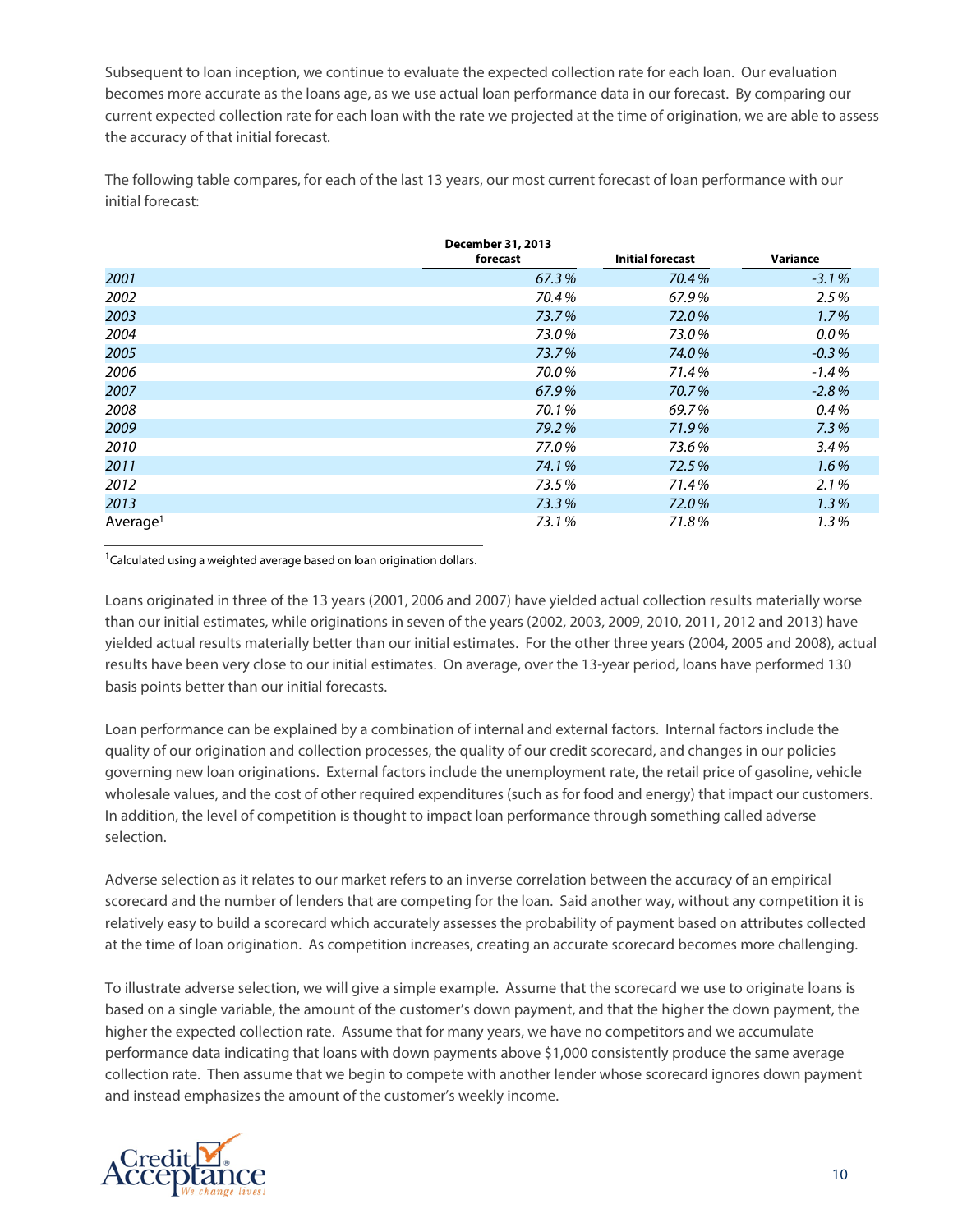As the new lender begins to originate loans, our mix of loans will be impacted as follows: We will start to receive loans for borrowers with lower average weekly incomes as the new lender originates loans for borrowers with higher weekly incomes—i.e., borrowers whose loans we would have previously originated. Furthermore, since our scorecard only focuses on down payment, the shift in our borrower mix will not be detected by our scorecard, and our collection rate expectation will remain unchanged. It is easy to see that this shift in borrower characteristics will have a negative impact on loan performance, and that this impact will be missed by our scorecard. Although the real world is more complex than this simple example—with hundreds of lenders competing for loans and with each lender using many variables in its scorecard—adverse selection is something that probably does impact loan performance.

As competition returned to the market in 2011, 2012 and 2013, we expected adverse selection to negatively impact loan performance. Consistent with that expectation, the positive variance shown in the table above did decline in 2011 through 2013. However, the decline was modest and the variance in all three years was at or above the 13-year average. We will continue to carefully monitor newer loan originations with an awareness that loan performance could decline.

Predicting loan performance accurately at loan inception is important, and we are satisfied with the results achieved over the last 13 years. We estimate that a 100-basis-point change in the collection rate impacts the return on capital by only 30–50 basis points. As a result, even the loans we originated in 2001—for which the latest collection forecast lagged our initial forecast by 310 basis points—still have been profitable. That we have been able to avoid originating unprofitable loans over the last 13 years, including the years impacted by the financial crisis, is a significant accomplishment.

## **Unit Volume**

The following table summarizes unit volume growth for 2001–2013:

|                                           | Unit volume | Year-to-year change |
|-------------------------------------------|-------------|---------------------|
| 2001                                      | 61,928      |                     |
| 2002                                      | 49,801      | $-19.6%$            |
| 2003                                      | 61,445      | 23.4%               |
| 2004                                      | 74,154      | 20.7%               |
| 2005                                      | 81,184      | 9.5%                |
| 2006                                      | 91,344      | 12.5%               |
| 2007                                      | 106,693     | 16.8%               |
| 2008                                      | 121,282     | 13.7%               |
| 2009                                      | 111,029     | $-8.5%$             |
| 2010                                      | 136,813     | 23.2%               |
| 2011                                      | 178,074     | 30.2%               |
| 2012                                      | 190,023     | 6.7%                |
| 2013                                      | 202,250     | 6.4%                |
|                                           |             |                     |
| Compound annual growth rate $2001 - 2013$ |             | 10.4%               |

In 2013, unit volumes grew 6.4%. Since 2001, unit volumes have grown at an annual compounded rate of 10.4%.

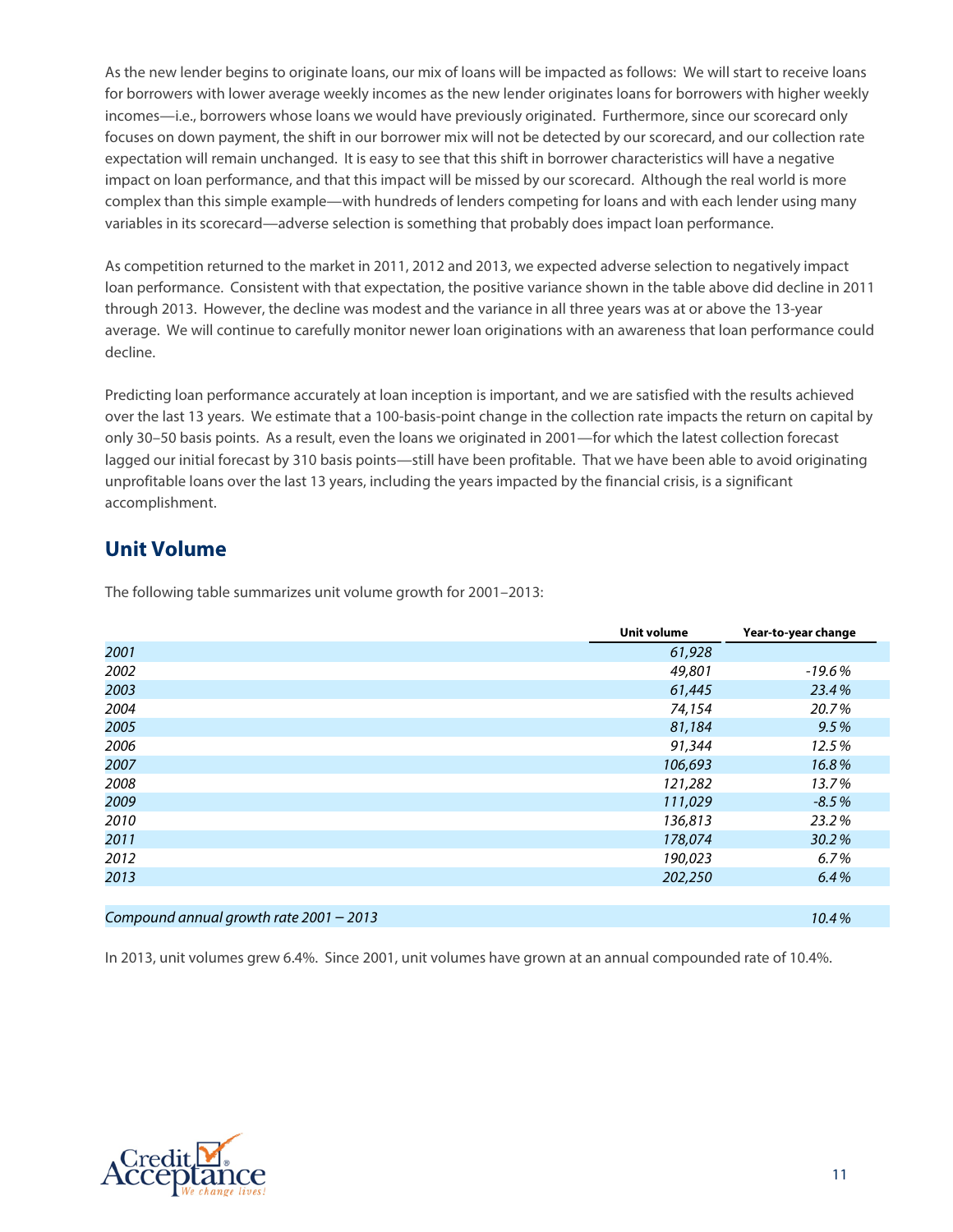Unit volume is a function of the number of active dealers and the average volume per dealer. The following table summarizes the trend in each of these variables from 2001 to 2013:

|      | <b>Active</b><br>dealers | Year-to-year<br>change | Volume<br>per dealer | Year-to-year<br>change |
|------|--------------------------|------------------------|----------------------|------------------------|
| 2001 | 1,180                    |                        | 52.5                 |                        |
| 2002 | 843                      | $-28.6%$               | 59.1                 | 12.6%                  |
| 2003 | 950                      | 12.7%                  | 64.7                 | 9.5%                   |
| 2004 | 1,212                    | 27.6%                  | 61.2                 | $-5.4%$                |
| 2005 | 1,759                    | 45.1%                  | 46.2                 | $-24.5%$               |
| 2006 | 2,214                    | 25.9%                  | 41.3                 | $-10.6%$               |
| 2007 | 2,827                    | 27.7%                  | 37.7                 | $-8.7%$                |
| 2008 | 3,264                    | 15.5%                  | 37.2                 | $-1.3%$                |
| 2009 | 3,168                    | $-2.9%$                | 35.0                 | $-5.9%$                |
| 2010 | 3,206                    | 1.2%                   | 42.7                 | 22.0%                  |
| 2011 | 3,998                    | 24.7%                  | 44.5                 | 4.2%                   |
| 2012 | 5,319                    | 33.0%                  | 35.7                 | $-19.8%$               |
| 2013 | 6.394                    | 20.2%                  | 31.6                 | $-11.5%$               |

As the table shows, the gain in unit volumes over the 13-year period has resulted from an increase in the number of active dealers partially offset by a reduction in volume per dealer.

Active dealers grew from 1,180 in 2001 to 6,394 in 2013. The number decreased in just two of those years (2002 and 2009), in both cases because of capital constraints. In 2011, 2012 and 2013, the number of active dealers grew rapidly by 24.7%, 33.0% and 20.2%, respectively.

After peaking in 2003 at 64.7 loans, volume per dealer declined by 41.7% over the next four years, to 37.7 loans in 2007. The declines that occurred during this period reflected our decision to maintain underwriting standards and a margin of safety in our pricing as the competitive environment became more difficult. Although we could have chosen to grow unit volume by pricing more aggressively to achieve higher average volume per dealer, we instead chose to focus on growing the number of active dealers. The results of this strategy were impressive. Although volume per dealer declined 41.7%, we increased unit volumes 73.6%. In addition, our return on capital actually improved during this period, in spite of the more challenging competitive environment—a result that would not have occurred if we had priced more aggressively.

Average volume per dealer declined modestly in 2008 and 2009 as capital constraints limited our ability to grow. In 2010, volume per dealer increased 22.0% as we experienced both a favorable competitive environment and a plentiful supply of capital. In 2011, volume per dealer again increased but much more slowly (4.2%) as competition began to return to our market. The competition intensified in 2012 and 2013, and volume per dealer declined 19.8% and 11.5%, respectively. During the 2008–2013 period, we again chose to maintain underwriting standards and a margin of safety in our pricing and focused on growing the number of active dealers. Average volume per dealer declined 15.1% over the period, but unit volumes increased 66.8%. While our adjusted return on capital in 2013 (14.2%) was down from its peak in 2010 (18.7%), it was still higher in 2013 than it had been in 2008 (11.2%).

The competitive environment is likely to get more difficult until such time as interest rates increase and capital providers retreat from our market. As a result, growing volumes will be challenging. Shareholders can expect us to follow the same strategy we have used during prior cycles and can be confident we will continue to price new loans to achieve the optimal balance between volume and profit per unit.

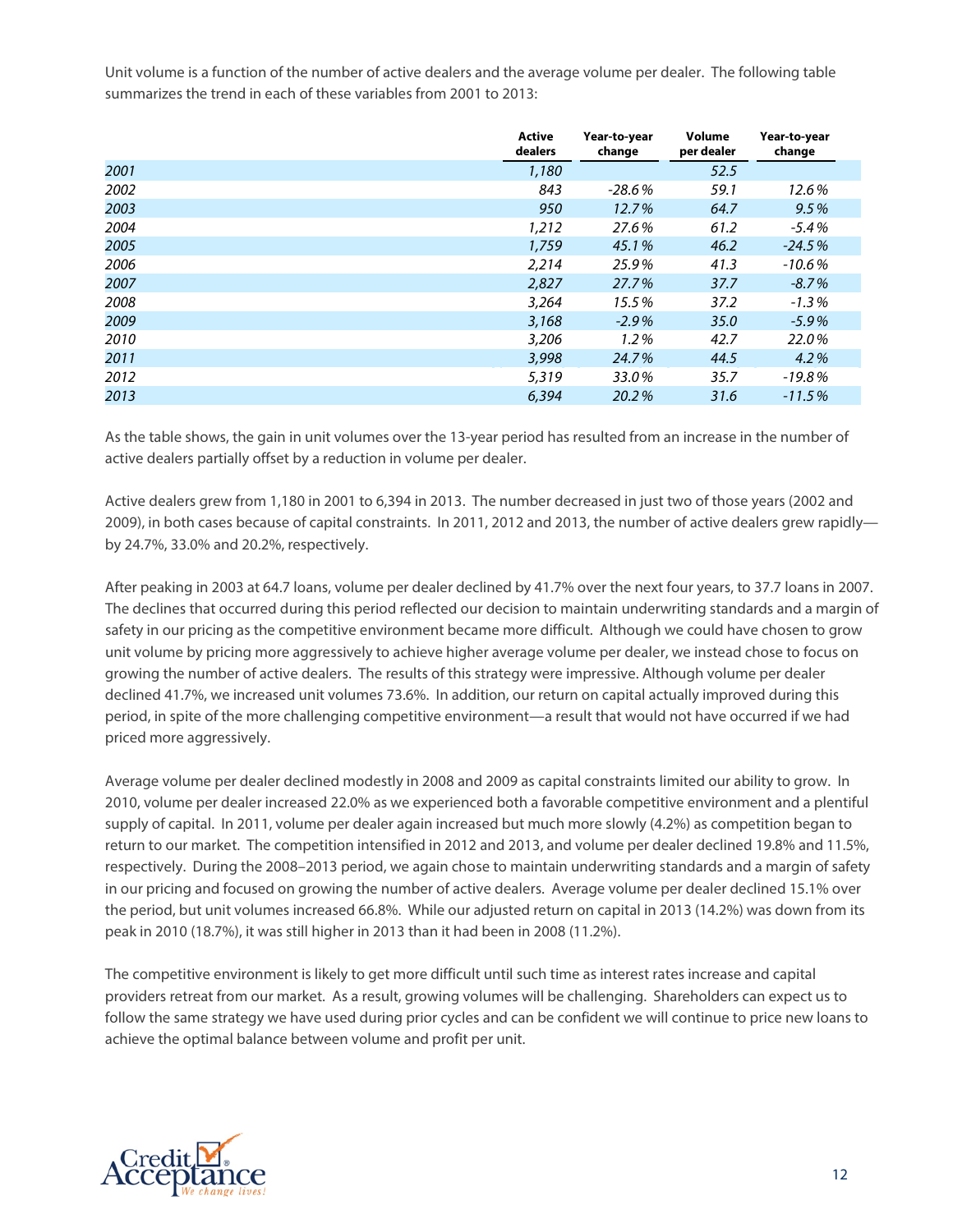# **Shareholder Distributions**

Like any profitable business, we generate cash. Historically, we have used this cash to fund originations growth, repay debt or fund share repurchases.

We have used excess capital to repurchase shares when prices are at or below our estimate of intrinsic value (which is the discounted value of future cash flows). As long as the share price is at or below intrinsic value, we prefer share repurchases to dividends for several reasons. First, repurchasing shares below intrinsic value increases the value of the remaining shares. Second, distributing capital to shareholders through a share repurchase gives shareholders the option to defer taxes by electing not to sell any of their holdings. A dividend does not allow shareholders to defer taxes in this manner. Finally, repurchasing shares enables shareholders to increase their ownership, receive cash or do both based on their individual circumstances and view of the value of a Credit Acceptance share. (They do both if the proportion of shares they sell is smaller than the ownership stake they gain through the repurchase.) A dividend does not provide similar flexibility.

Since beginning our share repurchase program in mid-1999, we have repurchased approximately 29.3 million shares at a total cost of \$1.0 billion. In 2013, we repurchased approximately 1.2 million shares at a total cost of \$134.5 million.

Although our first priority is to ensure we have enough capital to fund new loan originations, to the extent we have excess capital we intend to continue to return it to shareholders as we have in the past.

## **Key Success Factors**

Our financial success is a result of having a unique and valuable product and of putting in many years of hard work to develop the business.

Our core product has remained essentially unchanged for 41 years. We provide auto loans to consumers regardless of their credit history. Our customers consist of individuals who have typically been turned away by other lenders. Traditional lenders have many reasons for declining a loan. We have always believed that individuals, if given an opportunity to establish or reestablish a positive credit history, will take advantage of it. As a result of this belief, we have changed the lives of thousands of people.

However, as we have found, having a unique and valuable product is only one of the elements we need if we are to make our business successful. There are others, and many have taken years to develop. The following summarizes the key elements of our success today:

- We have developed the ability to offer guaranteed credit approval while maintaining an appropriate return on capital. It took years to develop the processes and accumulate the customer and loan performance data that we use to make profitable loans in our segment of the market.
- We understand the daily execution required to successfully service a portfolio of automobile loans to customers in our target market. There are many examples of companies in our industry that underestimated the effort involved and produced poor financial results. Approximately 50% of our team members work directly on some aspect of servicing our loan portfolio, and we are fortunate to have such a capable and engaged group.

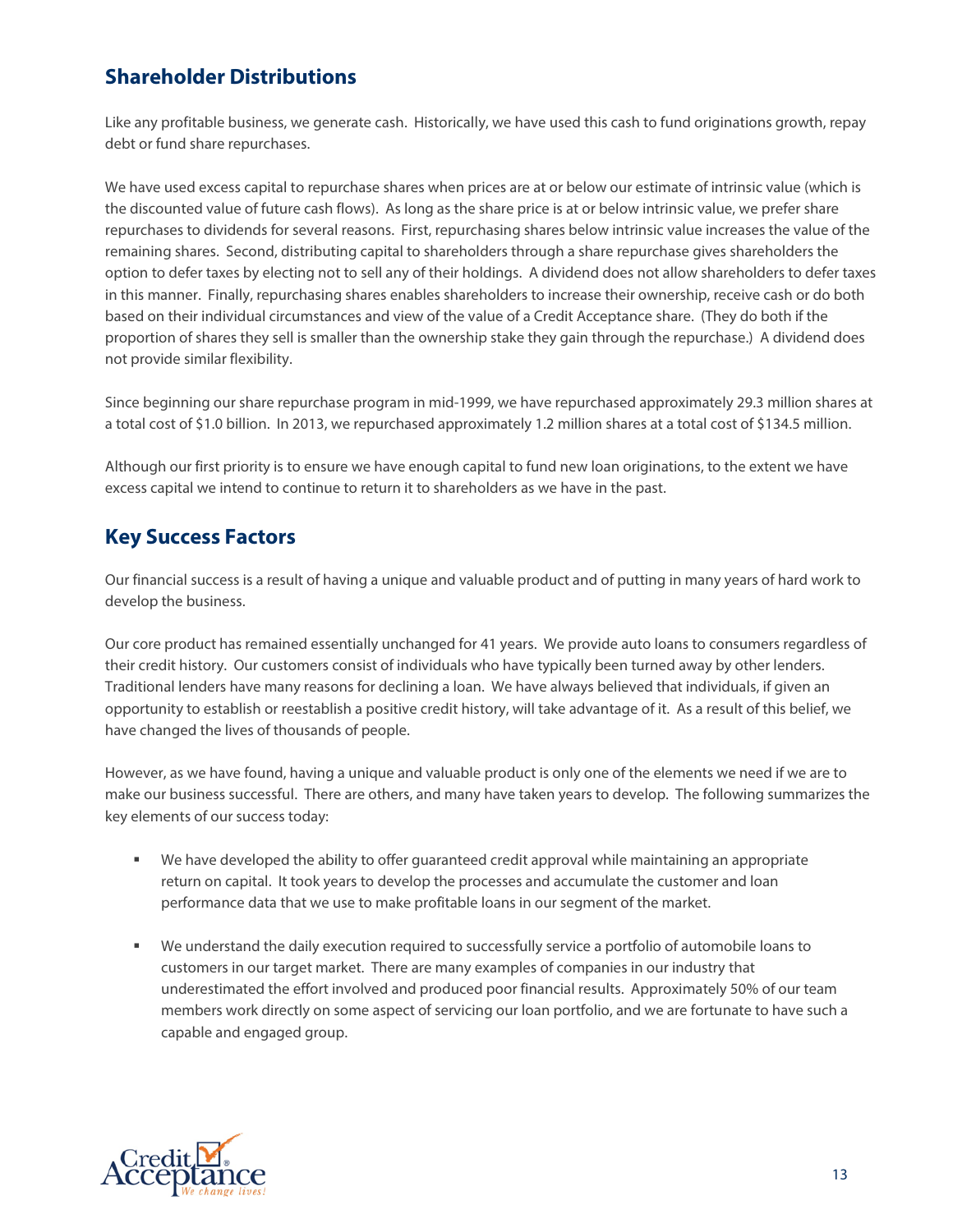- We have learned how to develop relationships with dealers that are profitable. Forging a profitable relationship requires us to select the right dealer, align incentives, communicate constantly and create processes to enforce standards. In our segment of the market, the dealer has significant influence over loan performance. Learning how to create relationships with dealers who share our passion for changing lives has been one of our most important accomplishments.
- We have developed a much more complete program for helping dealers serve this segment of the market. Over the years, many dealers have been overwhelmed by the work required to be successful in our program. Many dealers have quit, telling us the additional profits generated from our program were not worth the effort. We have continually worked to provide solutions for the many obstacles that our dealers encounter. It is impossible to quantify the impact of these initiatives on our loan volume because of the changing external environment. However, anecdotal evidence suggests our efforts have been worthwhile. We believe that continuing to make our program easier for dealers will likely produce additional benefits in the future.
- We have developed a strong management team. Because we are successful at retaining our managers, they become stronger each year as they gain experience with our business. Our senior management team, consisting of 24 individuals, averages 12 years of experience with our company. While we have added talent selectively over the past few years, the experience of our team is a key advantage. Our success in growing the business while simultaneously improving our returns on capital could not have occurred without the dedication and energy of this talented group.
- We have strengthened our focus on our core business. At times in our history, our focus had been diluted by the pursuit of other, non-core opportunities. Today, we offer one product and focus 100% of our energy and capital on perfecting this product and providing it profitably.
- We have developed a unique system, CAPS, for originating auto loans. Traditional indirect lending is inefficient. Many traditional lenders take one to four hours to process a loan application, and they decline most of the applications they process. We take 60 seconds, and we approve 100% of the applications submitted, 24 hours a day, seven days a week. In addition, our CAPS system makes our program easier for dealers to use, and allows us to deploy much more precise risk-adjusted pricing.
- We have developed a high-quality field sales force. Our sales team provides real value to our dealers. Team members act as consultants as we teach dealers how to successfully serve our market segment.
- We have developed the ability to execute our loan origination process consistently over time. Consistent execution is difficult, as it requires us to maintain an appropriate balance between providing excellent service to our dealers, and ensuring the loans we originate meet our standards. We measure both loan compliance and dealer satisfaction on a monthly basis to assess our performance, and use these measures to make adjustments when necessary.
- We believe that we are well positioned from a capital perspective. As of February 28, 2014, we have \$474.3 million in unused and available credit lines. In addition, we have been successful at lengthening the term of our debt facilities, with no facilities expiring until September of 2015. Our capital structure remains conservative and our lending relationships, which we have developed over a long period of time, remain strong. We believe our lenders were impressed with our performance during the financial crisis, and their confidence in our company was enhanced as a result. Our goal is to maintain a consistent presence in the market in good times and bad, and we believe our access to capital will be a competitive advantage in that effort.

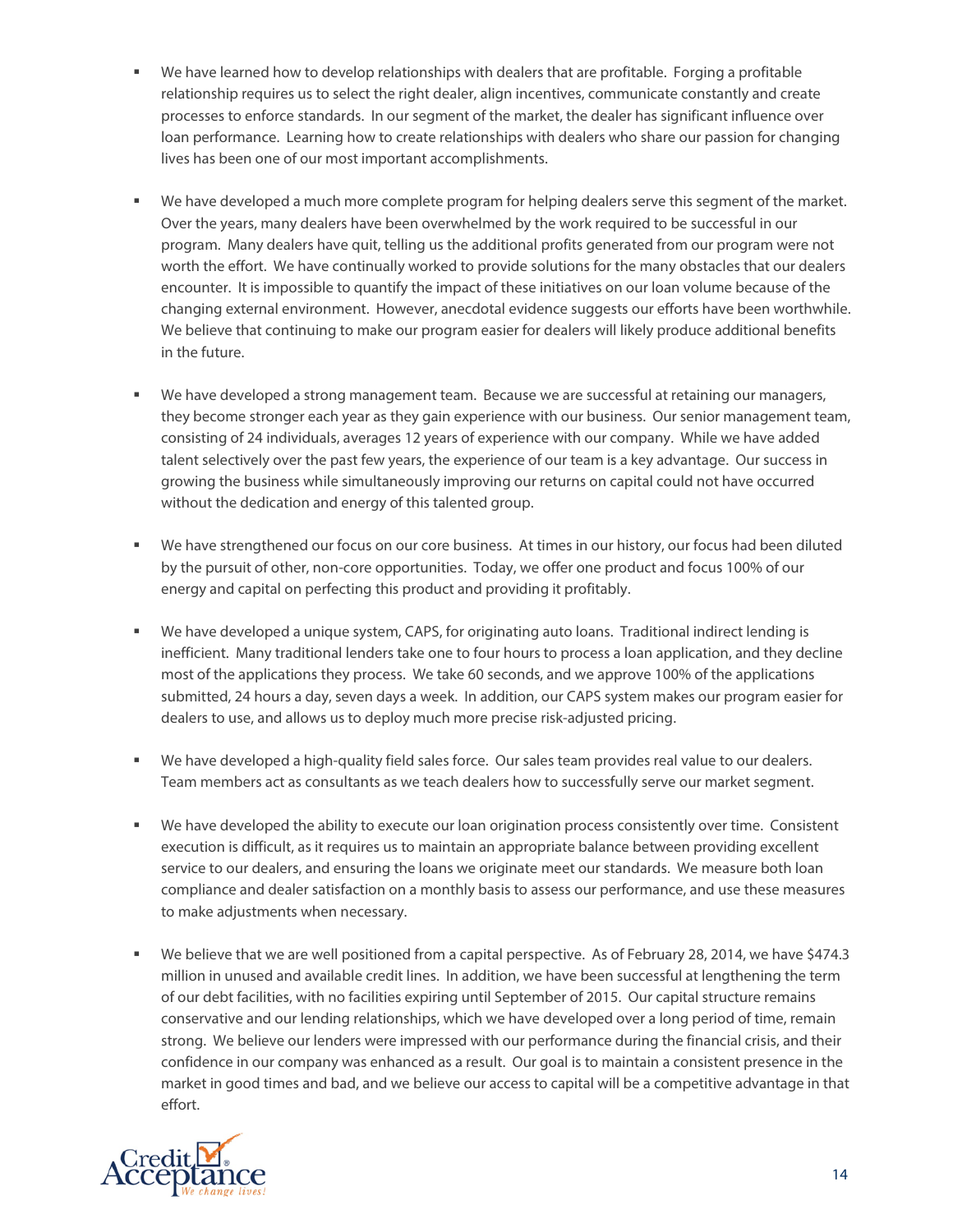We devote a large portion of our time to something we call organizational health. Organizational health is about putting our team members in position to do their best work. For that, we focus consistently on 10 elements of operational effectiveness, including setting clear expectations, communicating fully, managing performance, providing training, maintaining effective incentive compensation plans, and providing the technology and processes required for operational excellence.

# **A Final Note**

In 2001, we established several long-term goals. One of them was to achieve a \$100 share price, an aggressive target since the share price was under \$10 at the time. We reached this goal on February 23, 2012, when our shares traded above \$100 for the first time. We reached another goal in January 2014, when we were named as one of Fortune magazine's 100 Best Companies to Work For. When we set this goal in 2001, we were confident that creating a strong culture and great work environment would help us create a financially successful business. But at the time we set it, we had only limited knowledge about what it would take to get us there. We learned many lessons along the way, which confirmed our belief that creating a financially successful business and a great place to work are closely linked. Attaining this second milestone has provided more evidence that there is something special about our company. We start with a customer that other companies avoid, and give that customer the chance to obtain a vehicle, establish a positive credit history, and move his or her life in a positive direction. We operate in an industry that has produced very few successes, but have found a way to achieve outstanding results over a long period of time. I am grateful for our team members and amazed by what they have accomplished together.

BAADL

Brett A. Roberts Chief Executive Officer

Certain statements herein are forward-looking statements that are subject to certain risks. Please see "Forward-Looking Statements" beginning on page 38 of our Annual Report on Form 10-K included herewith.

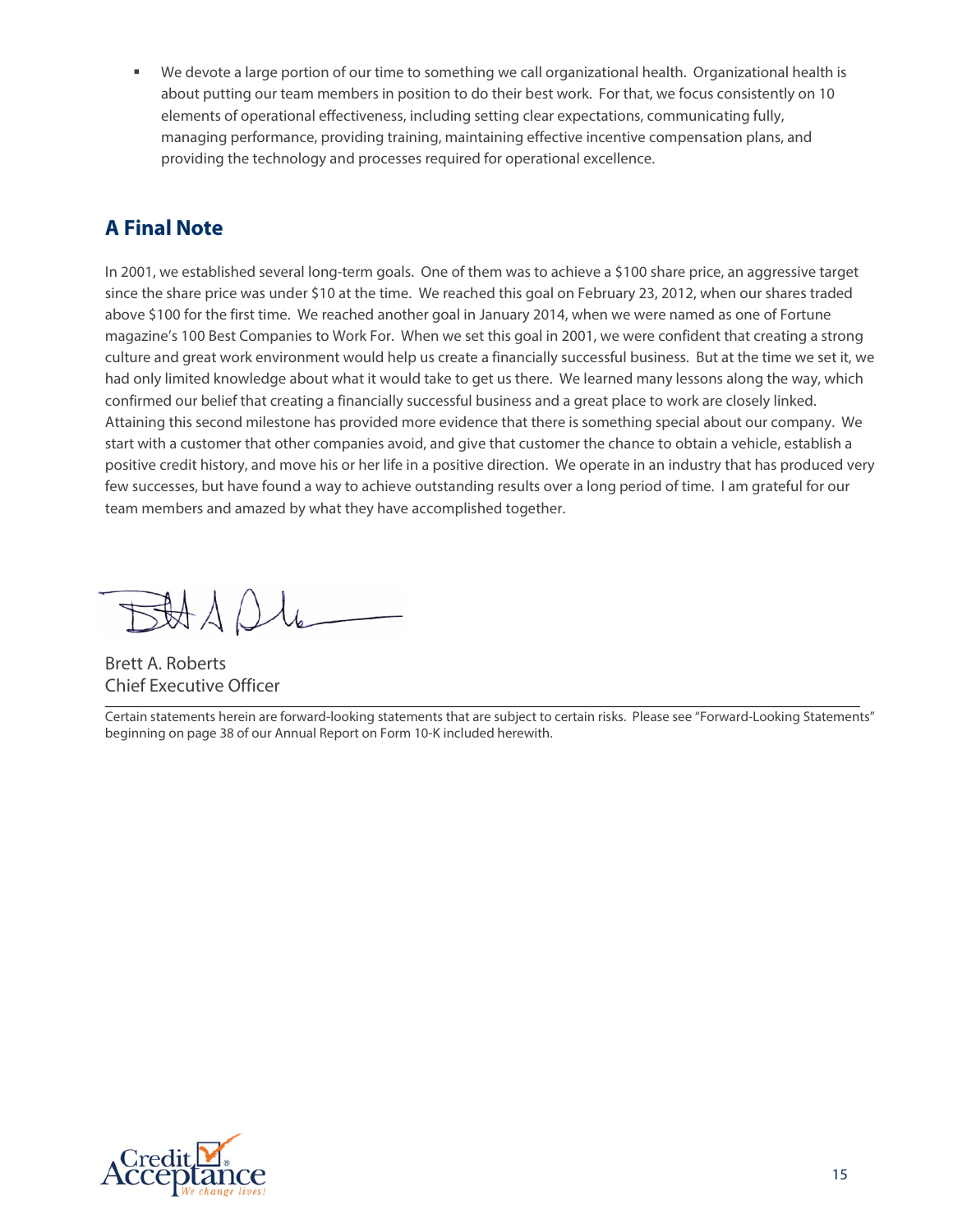#### **EXHIBIT A - Reconciliation of GAAP Financial Results to Non-GAAP Measures**

**(\$ in millions)**

|      |     | <b>GAAP</b><br>net income |     | <b>Floating</b><br>yield<br>adjustment | Program fee<br>adjustment |    | Adjusted<br>net income <sup>1</sup> | Imputed cost<br>of equity |     | <b>Economic</b><br>Profit |
|------|-----|---------------------------|-----|----------------------------------------|---------------------------|----|-------------------------------------|---------------------------|-----|---------------------------|
| 2001 | \$  | 24.7                      | S   | 1.2                                    | \$<br>(1.1)               | \$ | 24.8                                | \$<br>(29.6)              | \$. | (4.8)                     |
| 2002 |     | 29.8                      | \$  | 2.8                                    | \$<br>(2.2)               | \$ | 30.4                                | \$<br>(35.5)              | \$  | (5.1)                     |
| 2003 | \$  | 24.7                      | \$  | 1.4                                    | \$<br>(2.1)               | \$ | 24.0                                | \$<br>(34.7)              | \$. | (10.7)                    |
| 2004 | \$  | 57.3                      | \$  | (0.1)                                  | \$<br>(1.0)               | \$ | 56.2                                | \$<br>(34.4)              | \$  | 21.8                      |
| 2005 | \$  | 72.6                      | \$  | (2.2)                                  | \$<br>(2.1)               | S  | 68.3                                | \$<br>(34.5)              | S   | 33.8                      |
| 2006 | \$  | 58.6                      | Ś   | 0.4                                    | \$<br>(2.8)               | \$ | 56.2                                | \$<br>(29.6)              | S.  | 26.6                      |
| 2007 | \$  | 54.9                      | \$. | 3.6                                    | \$<br>5.0                 | \$ | 63.5                                | \$<br>(27.3)              | \$. | 36.2                      |
| 2008 | \$  | 67.2                      | \$  | 13.1                                   | \$<br>2.0                 | \$ | 82.3                                | \$<br>(35.7)              | S   | 46.6                      |
| 2009 | \$. | 146.3                     | \$. | (19.6)                                 | \$<br>0.8                 | \$ | 127.5                               | \$<br>(46.0)              | S.  | 81.5                      |
| 2010 | \$  | 170.1                     | Ś.  | 0.5                                    | \$<br>0.3                 | \$ | 170.9                               | \$<br>(47.8)              | Ś.  | 123.1                     |
| 2011 | \$  | 188.0                     | \$  | 7.1                                    | \$<br>0.3                 | \$ | 195.4                               | \$<br>(51.1)              | \$. | 144.3                     |
| 2012 | \$  | 219.7                     | \$  | -                                      | \$<br>-                   | Ś  | 219.7                               | \$<br>(56.7)              | \$. | 163.0                     |
| 2013 | \$  | 253.1                     | \$  | (2.5)                                  | \$<br>-                   | \$ | 250.6                               | \$<br>(75.2)              | \$  | 175.4                     |

<sup>1</sup>The adjusted net income results differ slightly from those published in the Company's year-end earnings releases. That is because the earnings release figures include additional adjustments related to taxes, non-recurring expenses and discontinued operations. Those additional adjustments have been excluded from this table for simplicity.

| (\$ in millions) |                                                      |    |                                     |    |                           |    |                                             |  |
|------------------|------------------------------------------------------|----|-------------------------------------|----|---------------------------|----|---------------------------------------------|--|
|                  | <b>GAAP</b> average capital<br>invested <sup>2</sup> |    | <b>Floating yield</b><br>adjustment |    | Program fee<br>adjustment |    | <b>Adjusted average</b><br>capital invested |  |
| 2001             | 466.8                                                | \$ | 3.4                                 |    | (0.3)                     |    | 469.9                                       |  |
| 2002             | 457.6                                                |    | 5.8                                 |    | (1.4)                     | \$ | 462.0                                       |  |
| 2003             | 432.0                                                | \$ | 7.9                                 | \$ | (2.4)                     | \$ | 437.5                                       |  |
| 2004             | 478.3                                                |    | 8.7                                 |    | (3.3)                     | \$ | 483.7                                       |  |
| 2005             | 520.4                                                | \$ | 7.5                                 | S  | (4.5)                     | \$ | 523.4                                       |  |
| 2006             | 550.0                                                |    | 5.5                                 |    | (7.0)                     | \$ | 548.5                                       |  |
| 2007             | 707.8                                                | \$ | 8.2                                 | \$ | (5.9)                     | \$ | 710.1                                       |  |
| 2008             | 963.6                                                | Ś  | 13.8                                |    | (2.4)                     | \$ | 975.0                                       |  |
| 2009             | 986.5                                                | \$ | 13.2                                | \$ | (1.0)                     | \$ | 998.7                                       |  |
| 2010             | 1.069.5                                              | \$ | 5.2                                 |    | (0.5)                     | \$ | 1,074.2                                     |  |
| 2011             | 1,362.0                                              | \$ | 9.4                                 | \$ | (0.3)                     | \$ | 1,371.1                                     |  |
| 2012             | 1,731.7                                              | \$ | 11.1                                |    |                           |    | 1,742.8                                     |  |
| 2013             | 2,039.3                                              | \$ | 9.9                                 |    | $\overline{\phantom{a}}$  |    | 2.049.2                                     |  |

 $^2$ Average capital invested is defined as average debt plus average shareholders' equity.

|      | <b>GAAP</b><br>return on capital <sup>3</sup> | <b>Floating yield</b><br>adjustment | <b>Program fee</b><br>adjustment | Adjusted<br>return on capital |
|------|-----------------------------------------------|-------------------------------------|----------------------------------|-------------------------------|
| 2001 | 7.4%                                          | 0.2%                                | $-0.2%$                          | 7.4%                          |
| 2002 | $7.7\%$                                       | 0.5%                                | $-0.4%$                          | 7.7%                          |
| 2003 | 6.8%                                          | 0.2%                                | $-0.4%$                          | 6.6%                          |
| 2004 | 13.5%                                         | $-0.3%$                             | $-0.1%$                          | 13.1%                         |
| 2005 | 15.6%                                         | $-0.6%$                             | $-0.3%$                          | 14.7%                         |
| 2006 | 13.3%                                         | $-0.1%$                             | $-0.3%$                          | 12.9%                         |
| 2007 | 11.0%                                         | 0.4%                                | 0.8%                             | 12.1%                         |
| 2008 | $9.8\%$                                       | $1.2\%$                             | 0.2%                             | 11.2%                         |
| 2009 | 16.9%                                         | $-2.2%$                             | 0.1%                             | 14.9%                         |
| 2010 | 18.7%                                         | $0.0\%$                             | $0.0\%$                          | 18.7%                         |
| 2011 | 16.5%                                         | 0.4%                                | $0.0\%$                          | 16.9%                         |
| 2012 | 15.0%                                         | $-0.1\%$                            | $0.0\%$                          | 14.9%                         |
| 2013 | 14.4%                                         | $-0.2%$                             | $0.0\%$                          | 14.2%                         |
|      |                                               |                                     |                                  |                               |

 $^3$ Return on capital is defined as net income plus interest expense after-tax divided by average capital.